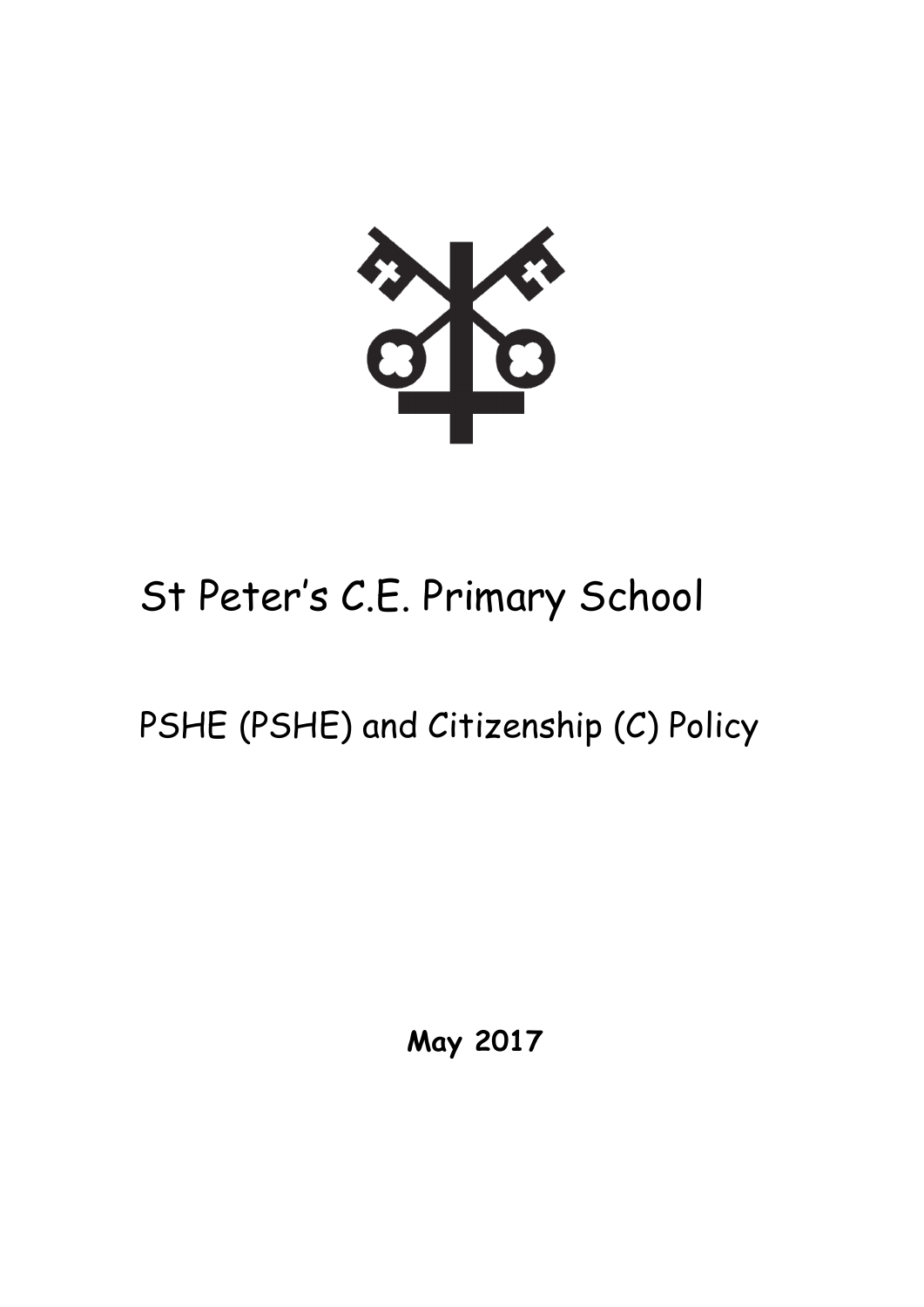# **PSHE and Citizenship policy framework KS 1 and 2**

#### **Our Mission Statement**

**In our inclusive Christian school, where everyone matters, we nurture and develop opportunities for life long learning and achievement, growing together in a vibrant, creative community that develops our spiritual and cultural lives through:**

- **Love**
- **Trust**
- **Care**
- **Respect and Joy.**

#### **Statement**

At St Peter's School we believe that our pupils have a right to the highest quality personal, social and health education (PSHE) and citizenship (C) education, in order to help them begin to develop the knowledge, skills and understanding they need to lead confident, independent and healthy lives and to participate as informed active and responsible citizens.

To this end, the school will actively encourage and enable all of its pupils to become involved in a wide range of activities which aim to promote selfworth, promote co-operation and involvement and develop an understanding of and respect for difference and diversity.

The school recognises that PSHE and Citizenship, if they are to have significant meaning in the lives of its pupils, are founded on a set of principles, which can affect, and be affected, by other aspects of school life.

To this end, the school will adopt a "whole-school approach" and regularly consider and review

 Its organisation and management: *e.g. pupil / parent participation opportunities in decisions about school life; leadership style in school*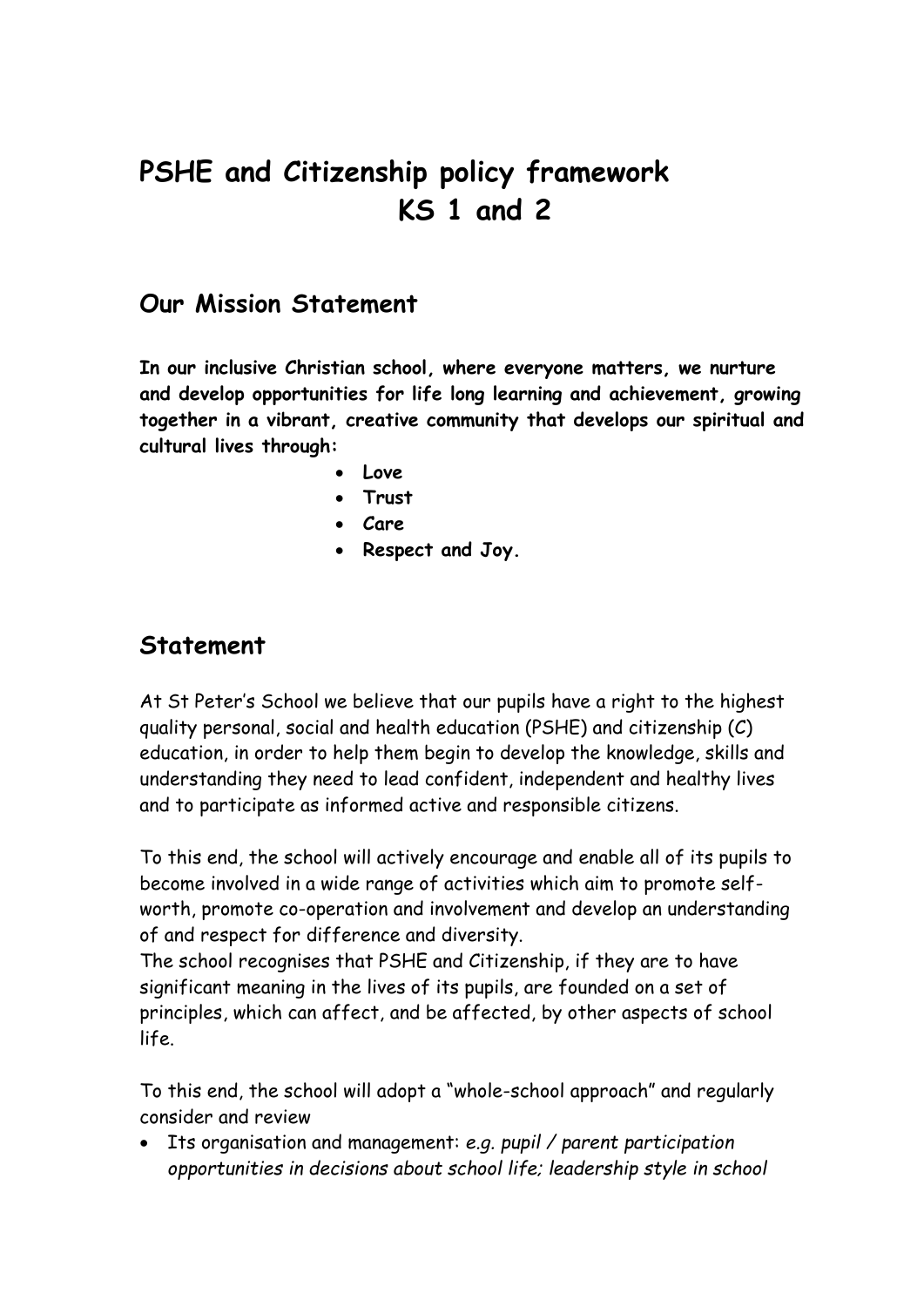- Policies and initiatives affecting health and well-being: *e.g. Healthy School Standard; child protection; sex and relationship education; drug education; bullying; etc*
- Relationships with the community, including parents: *e.g. mutual benefits for all parties through involvement; people in the community (health professionals, specialist organisations, etc) who can help pupils and extend their horizons*
- The school environment: *e.g. the safety of the premises; the quality of the dining area*

#### **Aims**

- To maintain an atmosphere of respect and regard for others
- To recognise, accept and reflect difference and diversity both in the PSHE and Citizenship curriculum and the school community
- To form positive working partnerships with all those responsible, including school nurses and other outside agencies, for the delivery of PSHE and C.

# **Objectives**

- To encourage the development of personal skills: Communication, Negotiation, Decision making, Problem solving, and Assertiveness.
- To develop pupils' confidence and self-esteem.
- To recognise, respect and accept the differences of others as well as accepting their own.
- To regularly monitor and review the PSHE and C programme to meet the needs of all our pupils.

# **Co-ordination**

The PSHE and Citizenship curriculum will be co-ordinated by an appropriately trained and supported Key Teacher. The Key Teacher will be responsible for

- The planning and implementation of PSHE and Citizenship throughout the school
- Supporting class teachers in the delivery of PSHE and Citizenship
- Supporting class teachers in identifying pupils' needs and how they respond to them
- Ensuring pupils with particular needs (hearing/sensory impairment, learning difficulties, mental health issues, drug related issues, sexual health issues etc) receive extra provision where appropriate.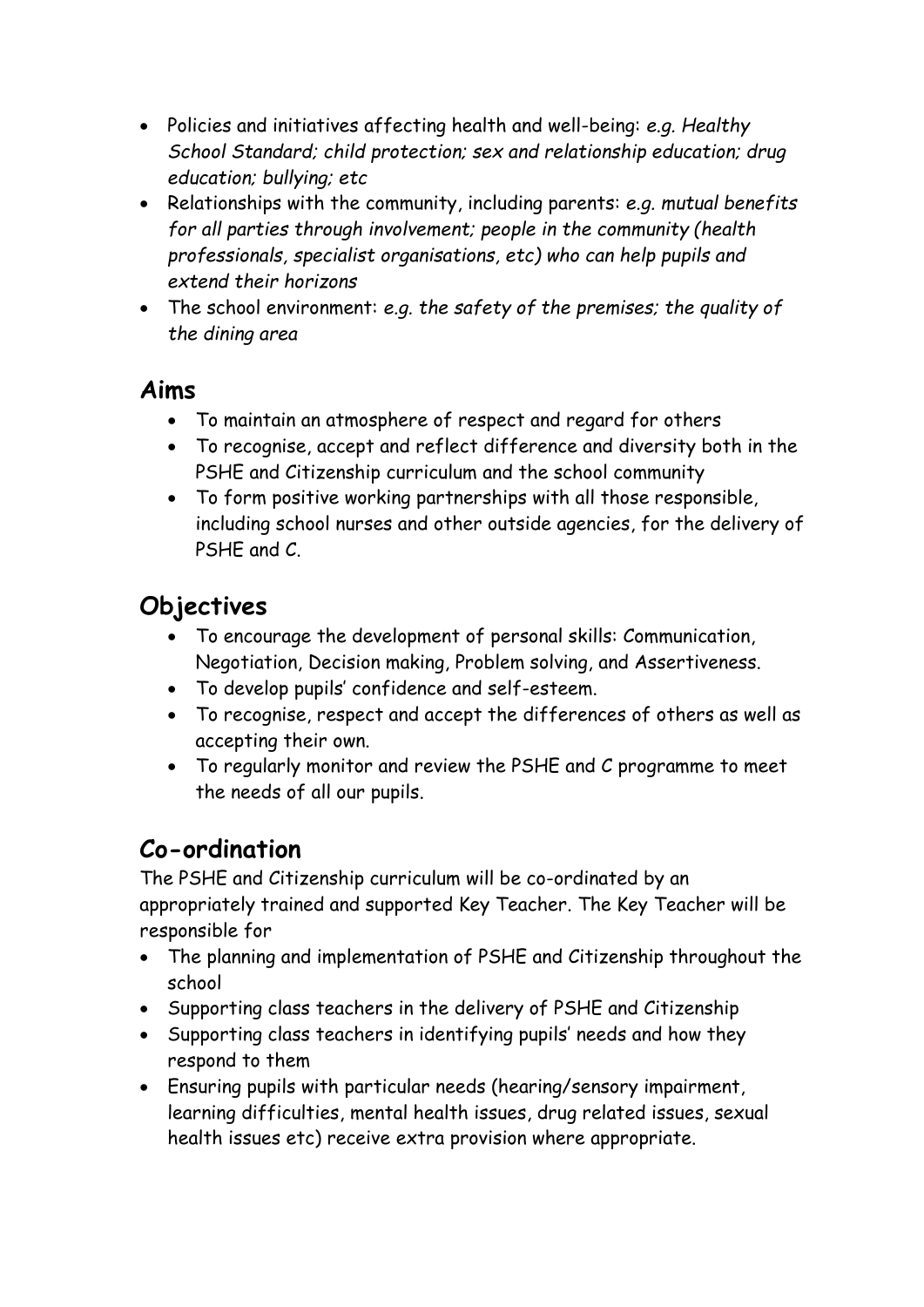- Managing PSHE and Citizenship teaching resources, including purchasing, and keeping up-to-date with new resources
- Advising SLT of training and development opportunities locally and nationally
- Monitoring and evaluating classroom practice

The Key Teacher will be supported by the Head teacher and by a member of the governing body's curriculum sub-group.

# **Staff development and training**

The school recognises that, in order to properly implement and maintain this policy, there is a requirement to ensure that key staff, at least have the opportunity to access appropriate and relevant training and development opportunities. This includes the consideration of PSHE and Citizenship as a regular part of Inset planning.

#### **Context**

PSHE and Citizenship will be delivered:

- *Designated time*
- *Circle Time, where appropriate*
- *Existing curriculum subjects*  e.g. literacy programme
- *Whole school activities*  e.g. health weeks
- *Assemblies*
- *School council*

## **Teaching methods and approaches**

At St Peter's we recognise there are different teaching and learning styles which enable effective PSHE and C. We acknowledge, as educators, the core education skills, which include practical skills, communication skills, decisionmaking skills, inter-personal skills, problem-solving skills and leadership skills. We will develop them with our pupils by

- Setting up ground rules
- Differentiating learning
- Using active learning methods, such as stories, mind mapping/thought showers, quizzes and questionnaires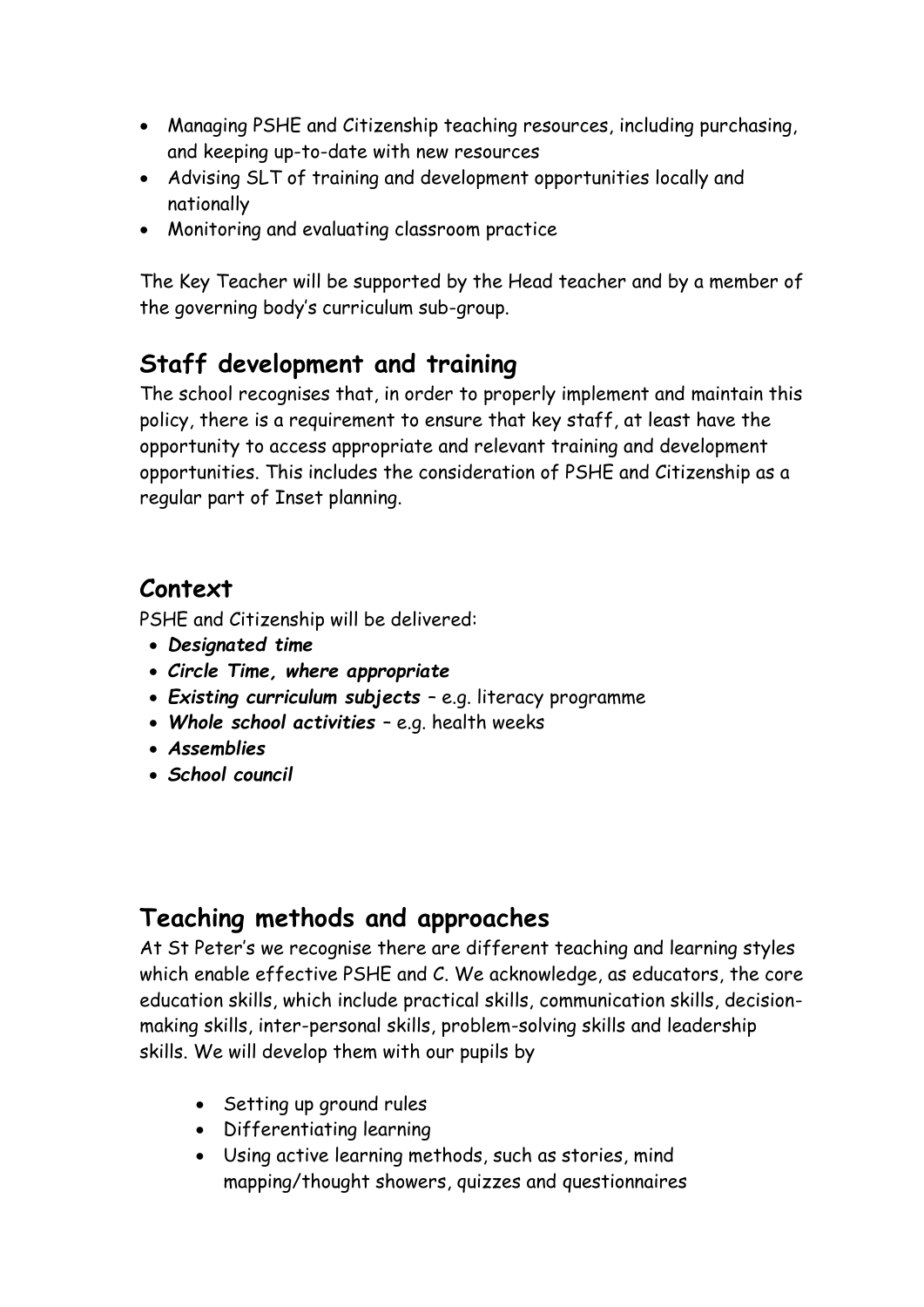- Standpoint taking
- Individual/paired/group work
- Role play
- Discussion techniques, debates and discussions
- Reporting back
- Story boards, trigger drawings, situation cards, photographs and magazine articles
- Videos and films
- Sharing lesson objectives with pupils
- Using distancing and de-personalising techniques

#### **Use of visitors/Outside agencies**

At St Peter's we recognise the value of partnership working. We also recognise that visitors will work alongside the class teacher who will be present at all times. Visitors to the school will have been given a copy of the PSHE and C policy before they work with the children and will have met the PSHE and C lead/ class teacher beforehand to discuss and plan the content of the lessons.

Pupils will be made aware of pastoral systems\* within the school through assemblies, lessons, use of posters, school newsletters, school prospectus, diaries etc.

Pupils will be made aware of support systems outside school through posters, class teachers, assemblies, circle time etc.

\**Pastoral systems refer to peer educators/mentors, school counsellors, school nurses, buddy systems, NSPCC, Childline etc* 

# **Worship**

In our weekly merit worship we celebrate personal achievements and reward thoughtful, caring behaviour. Children are awarded certificates and stickers and their names and achievements are recorded in our Newsletter.

At the beginning of each half term the new unit of work in PSHE, Jigsaw programme will be introduced.